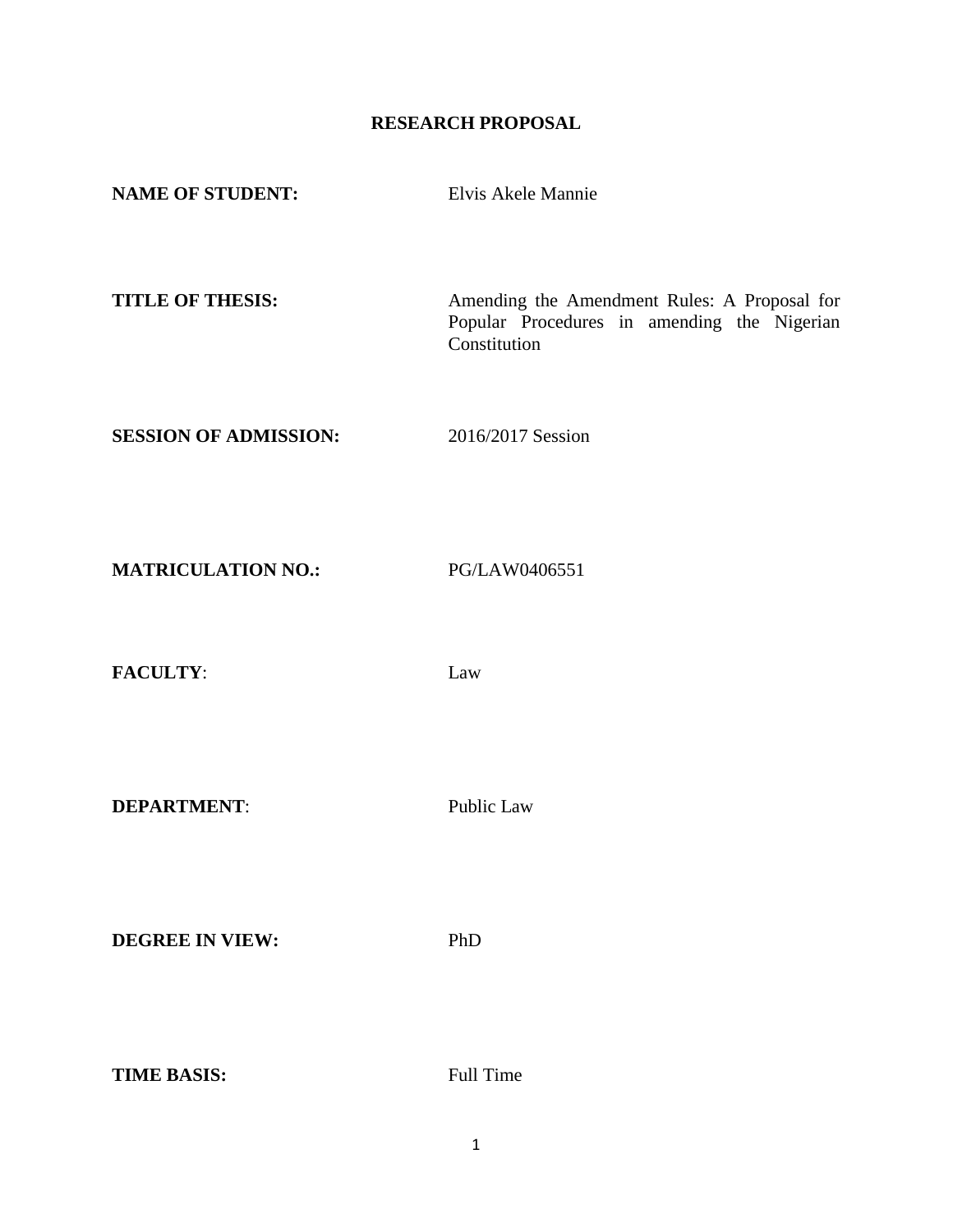#### ABSTRACT

Constitutions are revered, not infallible. Consequently, procedures for amendment are essential features of modern constitution making. Constitution amendment procedures may be broadly categorized into *governmental* and *popular* typologies. A review of previous constitution amendments in Nigeria reveal that the governmental approach is what is in practice. As constitutions are viewed as expressions of popular sovereignty, amendments or alterations to them should reflect popular preferences. There is however the fear that a purely governmentcontrolled process may reflect government preferences and fail to take into consideration community level input, ethnic consensus or even the aggregation of citizen preferences. For instance, important popular alteration proposals like devolution of power and the right to education and healthcare which are front burner issues in national discourse, have failed to scale through the amendment process, while less popular proposals on elections are easily passed. This raises the concern that popular preferences may be ignored in the governmental procedure and the judicially imported gatekeeping role of the President in the alteration process. It is therefore necessary to inquire into whether the alteration procedures have been exercised in the line with popular preferences. The outcome of this inquiry may form the basis for proposals to alter the alteration procedure or perhaps, suggest the inclusion of popular participation in the process of constitutional alteration.

The methodology to be employed in the study is doctrinal. However, the study shall examine and analyze existing data on constitutional alteration in Nigeria. In assessing whether the machinery of constitutional alteration has been deployed for the advancement of popular preferences, the study shall examine official proposals for the alteration of the Nigerian constitution from 1999 till date. This will involve the determination whether individual proposals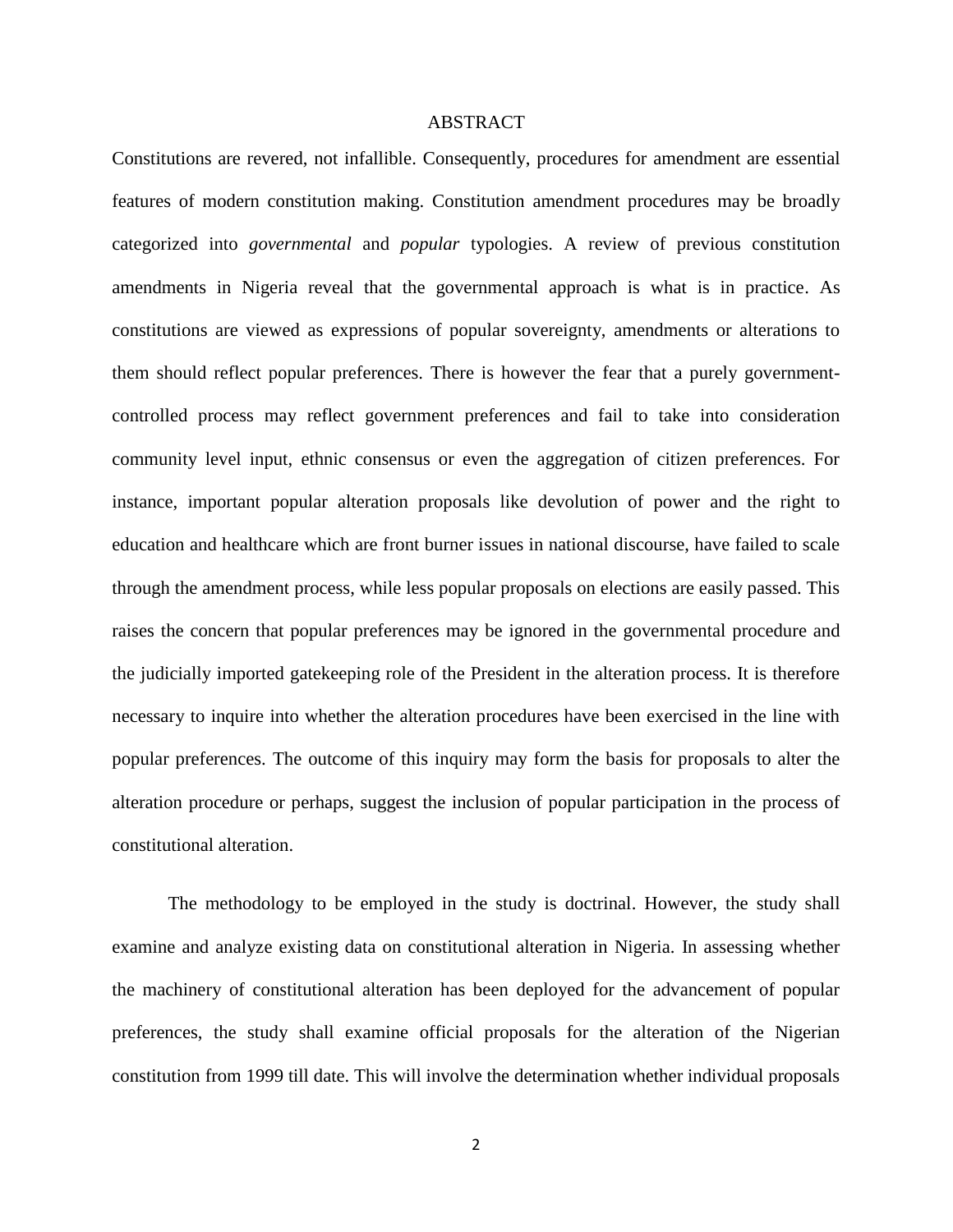enjoyed popular backing; and a comparison of successful proposals with unsuccessful ones against the backdrop of said popularity. The study shall also compare popular proposals which are products of consensus reached at national conferences, dialogues and ethnic consensus that were not engaged by the alteration machinery with official proposals for alteration. The analysis will be carried out with the aim of discovering whether a pattern exists which can explain the success or failure of alteration proposals in Nigeria.

The study is expected to find that the machinery for alteration has not been readily deployed for popular concerns, while same is readily activated for political, less popular matters. It will also find that most popular proposals are not successfully passed, while less popular proposals are more likely to pass successfully. The study will also find that only few proposals emerging from national consensus procedures are engaged by the official alteration machinery. This will be the basis for advocating for an amendment of the procedure for constitutional alteration to include popular decision making. This is essential as it accords with the jurisprudence of popular sovereignty; which is the theory upon which all modern democratic constitutions rest.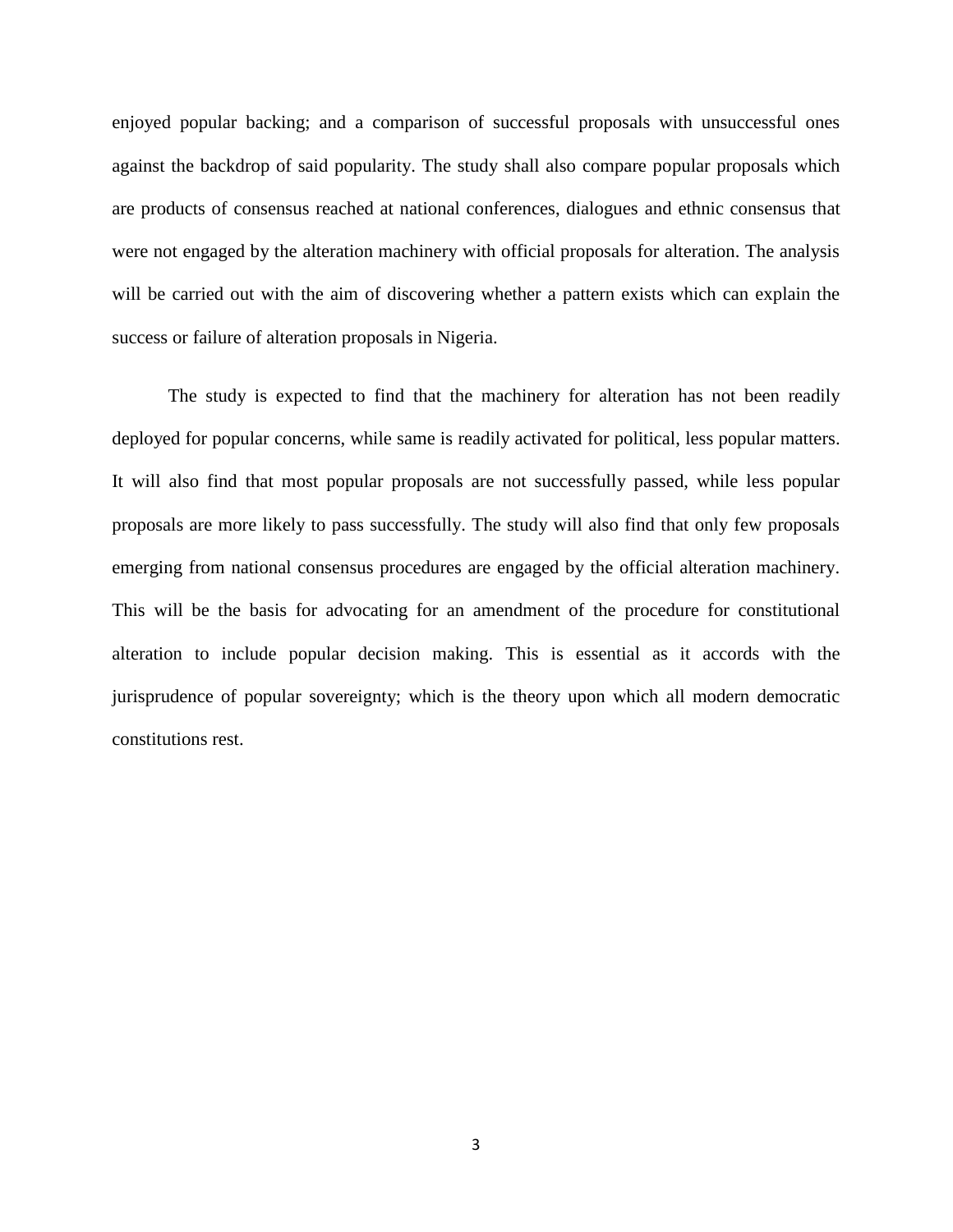#### STATEMENT OF RESEARCH PROBLEM

Constitutional theory recognizes the people as the source of all political authority including the constitution. Therefore, the constitution and its amendment should reflect popular preferences, whether the amendment procedure is governmental or popular. The process for constitutional alteration in Nigeria is governmental. Governmental procedures for constitutional amendment should reflect popular preferences. Where popular preferences prevail, alteration performs its essential function of ensuring constitutional adaptation in response to changing circumstances and resolves flaws discovered in the practical operation of the constitution, thus enhancing its stability.

The problem however arises where the alteration machinery does not cater for popular preferences. Recent attempts at constitutional alteration by the current 9<sup>th</sup> national assembly have been met with apathy on one hand and clamor for an entirely new constitution by citizens. While the making of an autochthonous constitution is beyond the purview of the study, the existing scenario necessitates an investigation into the previous use of the alteration procedure. This is necessary at least to understand the reason for the apathy on one hand, and opposition to the procedure and calls for its replacement on the other.

An inquiry into the use of the power and machinery of constitutional alteration and its relationship with popular preferences is important, as it will help us to know whether constitutional alteration (as currently carried on) accords with the principle of popular sovereignty. This will serve as a guide as to whether or not there is a need to change the constitution alteration procedure.

4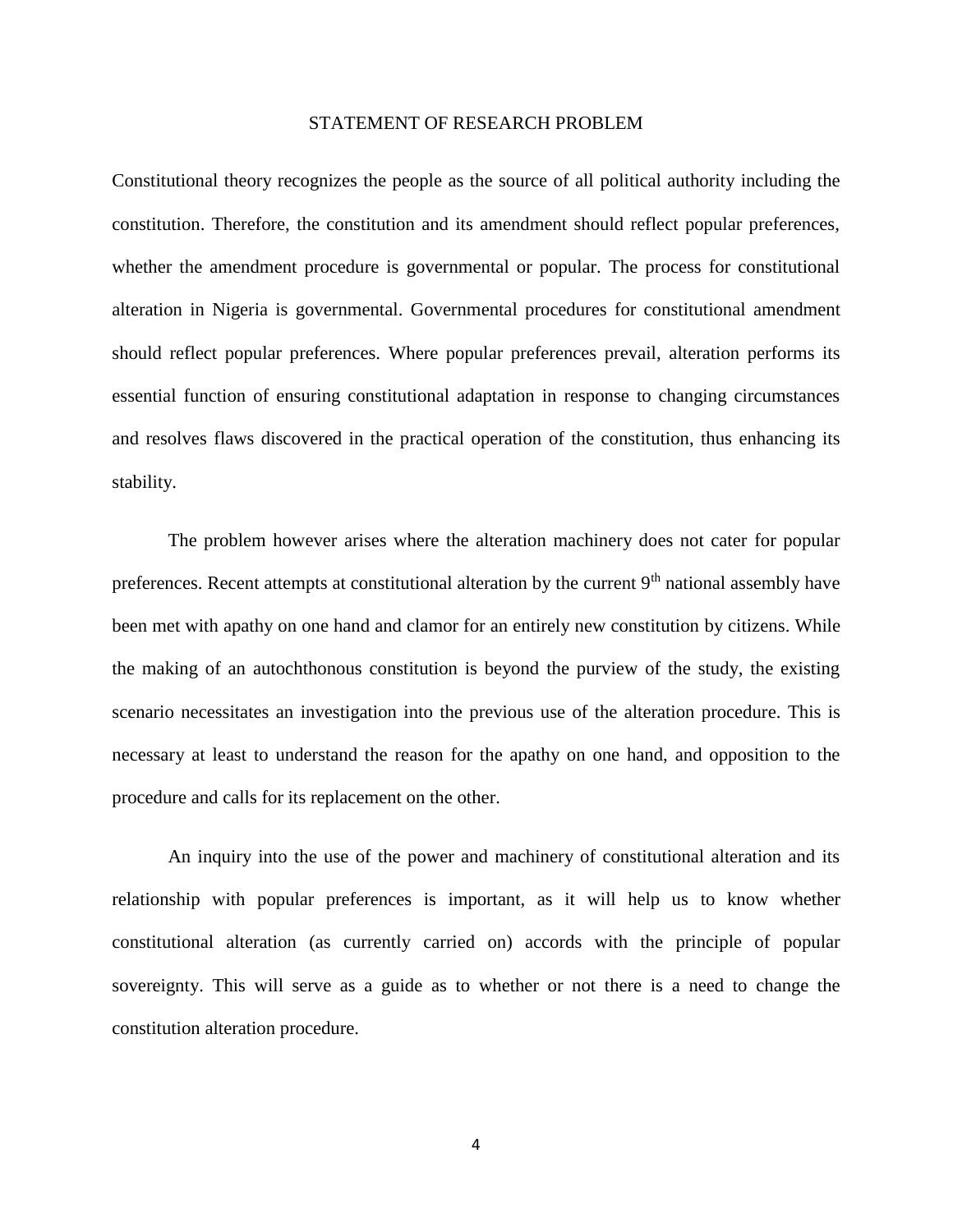The main inquiry of the study therefore is whether the current procedure for constitutional alteration takes into account popular preferences. The research questions flowing from this inquiry are as follows:

- 1. are the official proposals for constitutional alteration when considered individually driven by popular preference?
- 2. what is the relationship between successful and unsuccessful proposals for constitutional alteration, or, is there a pattern that explains the relationship between successful and unsuccessful proposals for constitutional alteration?
- 3. what is the relationship between popular proposals emanating from national conferences and other consensus procedures on one hand and official proposals for alteration?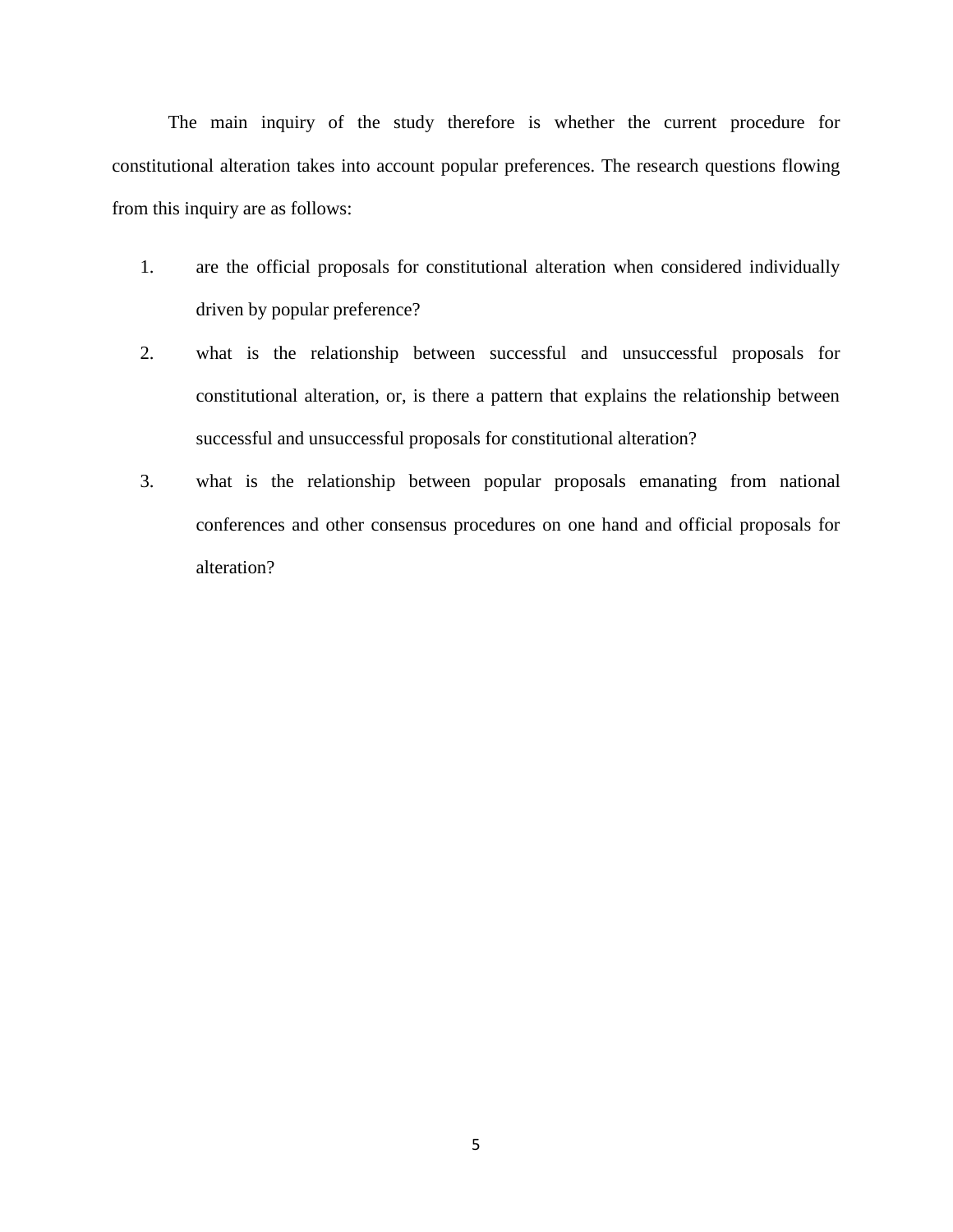### AIM AND OBJECTIVES

The aim of the study is to examine the process of constitutional alteration in Nigeria.

The objectives of the study are to:

- 1. review the procedures for the alteration of the constitution since 1999;
- 2. determine whether previous alterations of the constitution were driven by popular preferences;
- 3. compare successful and unsuccessful proposals in order to explain the pattern of constitutional alteration in Nigeria;
- 4. compare proposals from national conferences and other consensus procedures with government proposals for constitutional alteration to determine the relationship between them; and,
- 5. propose the adoption of popular procedures for constitutional alteration flowing from the findings of the work.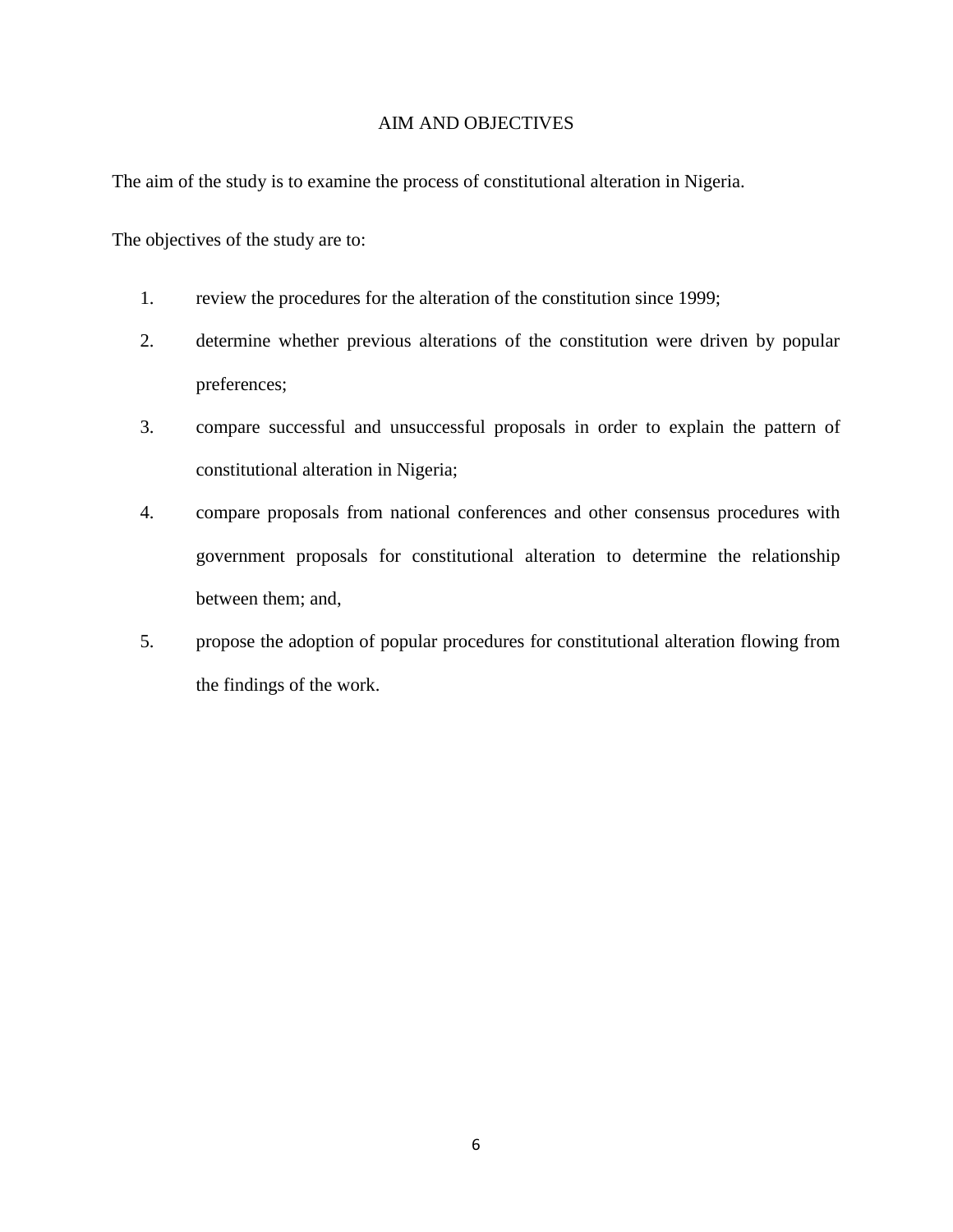#### METHODOLOGY

The study will employ doctrinal and socio-legal methods of legal research. Doctrinal research will involve an examination of both successful and unsuccessful proposals for constitutional alteration since 1999, as well as a review of the relevant theoretical and conceptual bases for constitutional alteration. Each official proposal for alteration will be examined and reviewed to determine if they were popular, and whether they were passed. From the aggregate of these proposals, comparisons will be made and conclusions drawn.

Also, official alteration proposals will be compared with other popular proposals produced from national conferences, national dialogues, ethnic consensus and positions, declarations and other consensus procedures which aggregate citizen preferences, all with a view to interrogating the extent of adoption or government attention to these proposals, hence its responsiveness. This will aid the discovery of the existence or otherwise of patterns which may explain the relationship between successful and unsuccessful alteration proposals; and by extension the relationship between government and popular preferences.

In assessing the popularity or otherwise of official proposals, the work will rely on sociolegal research methodology. It will examine each official proposal and test their popularity by a review of existing public records on the subject matter of each alteration proposal, as recorded or contained in media reports, newspapers, magazine articles, position papers, and declarations etc. by groups or bodies representative of popular interests, (which may be sectional in some instances, for specialized subject matters). The search will be internet and library based, and will focus on prominent people groups and civil society organizations and their positions on the alteration proposals. Positions expressed by government bodies do not fall into the popular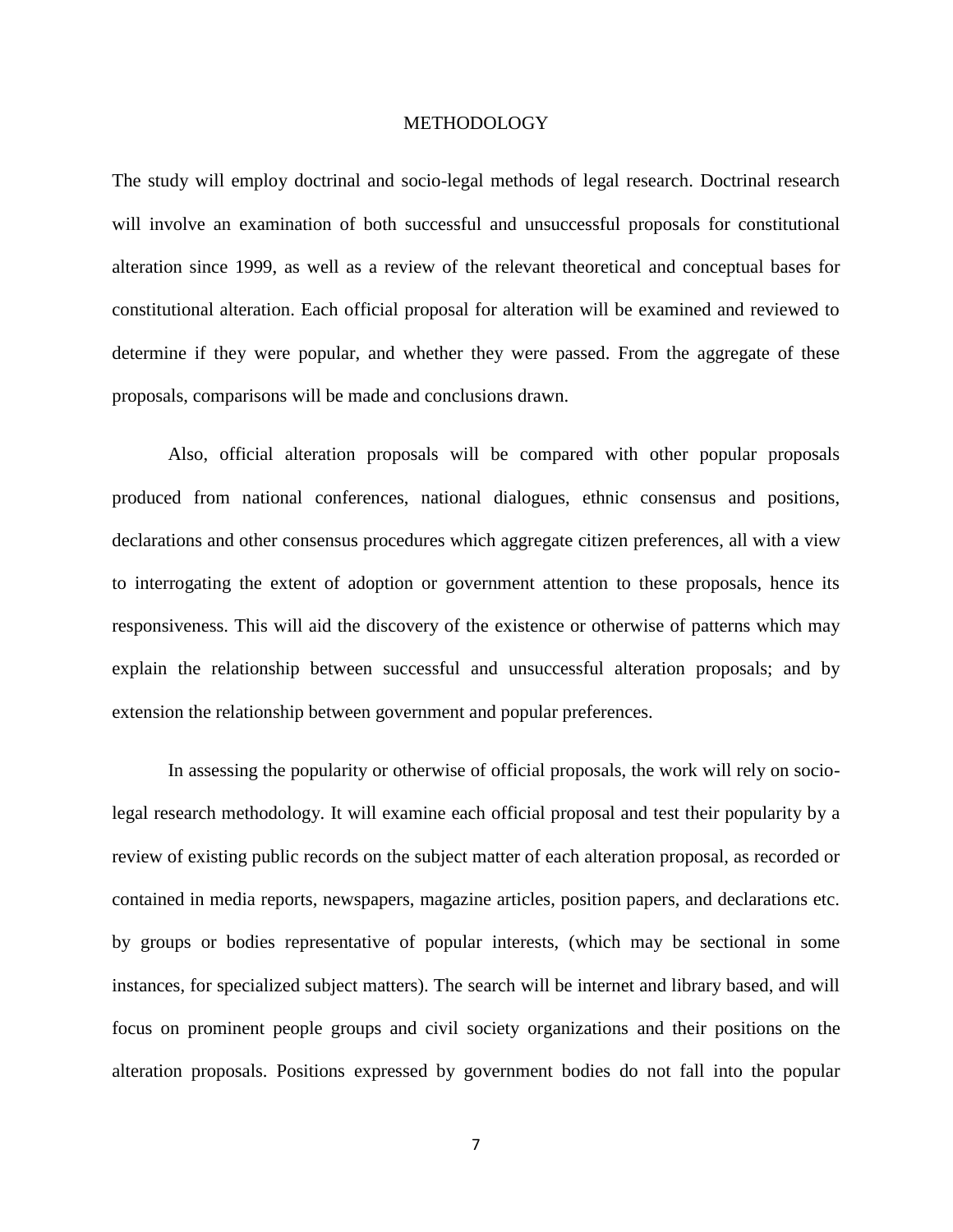category, and will not be considered for the purpose of the study, as the focus is on popularity of alteration proposals within non-government circles.

For a conclusion of popularity to be reached on a subject matter forming an alteration proposal, the review of official records will disclose popular discussion in a manner sufficient to engage public interest. Single issue publications do not meet the criteria, as the matter must be sufficiently discussed to sustain the conclusion of popularity, either nationally, or within specialized groups (in the case of specialist or professional demands, depending on the nature of the matter). Secondary data will be aggregated, compared and contrasted under the above stated categories and its results will form the findings of the study.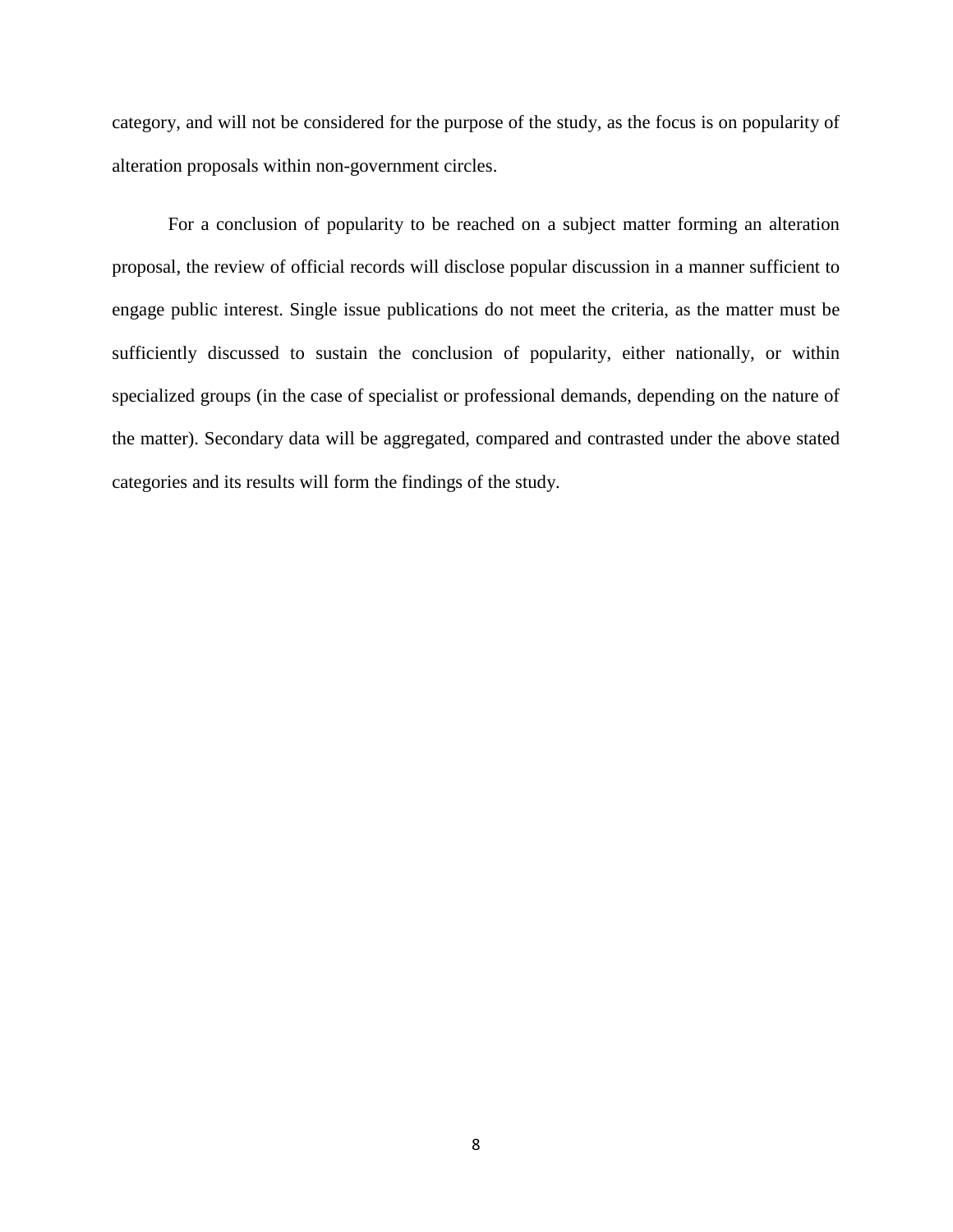#### SCOPE OF STUDY

The study shall be limited to a consideration of the procedures for alteration of the 1999 Constitution of the Federal Republic of Nigeria together with the successful and failed attempts at altering it since the year 2000. It is intended to examine specific proposals for said alteration, as proposed from 1999 till date. The date was chosen because the commencement date of the current constitution was  $5<sup>th</sup>$  May, 1999. The study shall also consider popular proposals which emanated from national conferences and national dialogues organized within the period covered by the study. It shall also look at positions of ethnic nationalities and other popular groups that have made proposals for the alteration of the constitution. These popular proposals shall be juxtaposed with official proposals for constitutional alteration occurring within the period under study.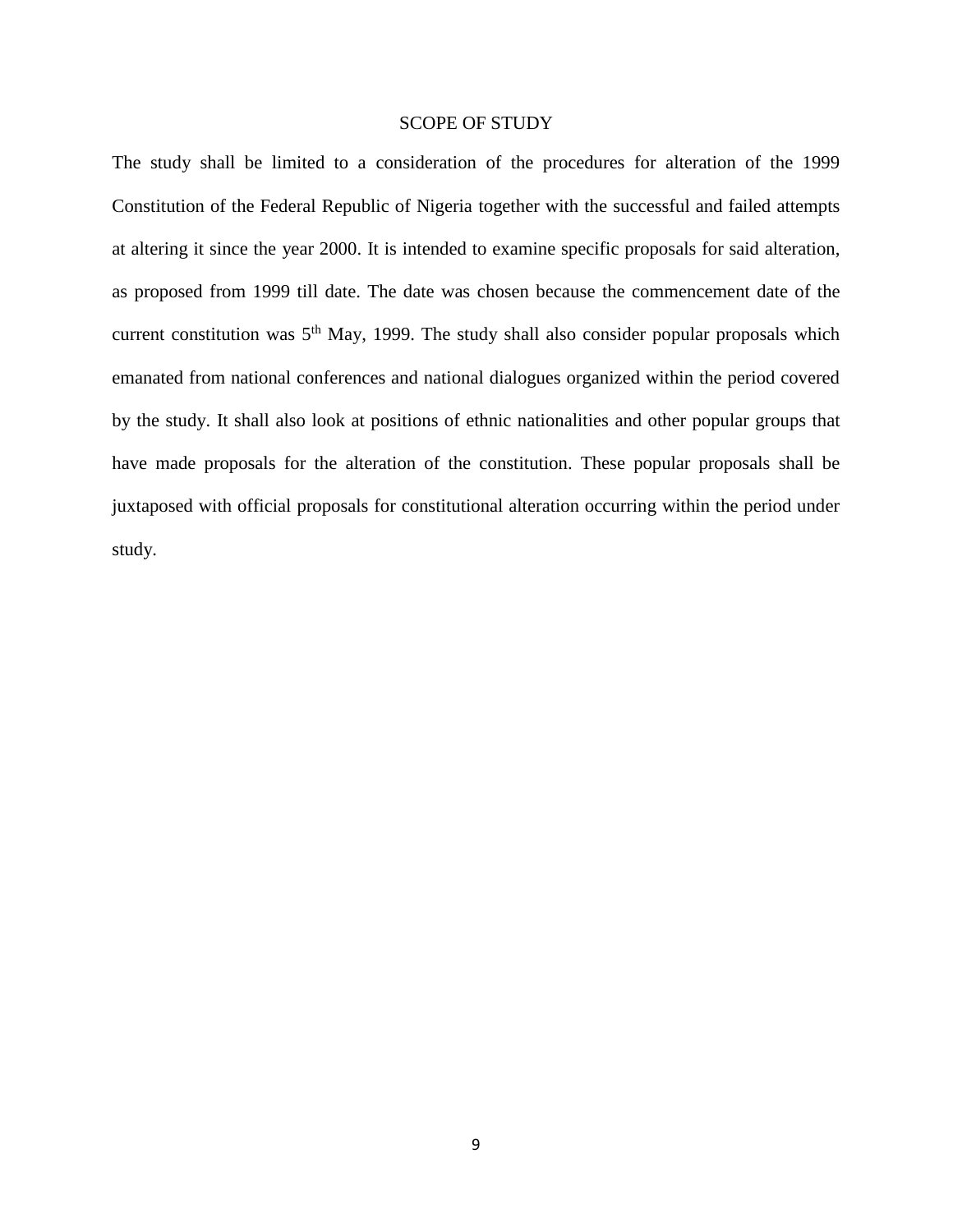### EXPECTED FINDINGS

The expected findings of the study are that:

- 1. the procedure for constitutional alteration in Nigeria is governmental;
- 2. majority of the previous official proposals for alteration of the constitution were not driven or backed by popular preference;
- 3. most successful alterations are merely textual and not fundamental, while most popular proposals for constitutional alteration are unsuccessful;
- 4. a minute percentage of proposals emerging from national conferences and other consensus arrangements are engaged by the alteration machinery; and,
- 5. the adoption of popular procedures will result in the reflection of citizen preferences in the constitution alteration process.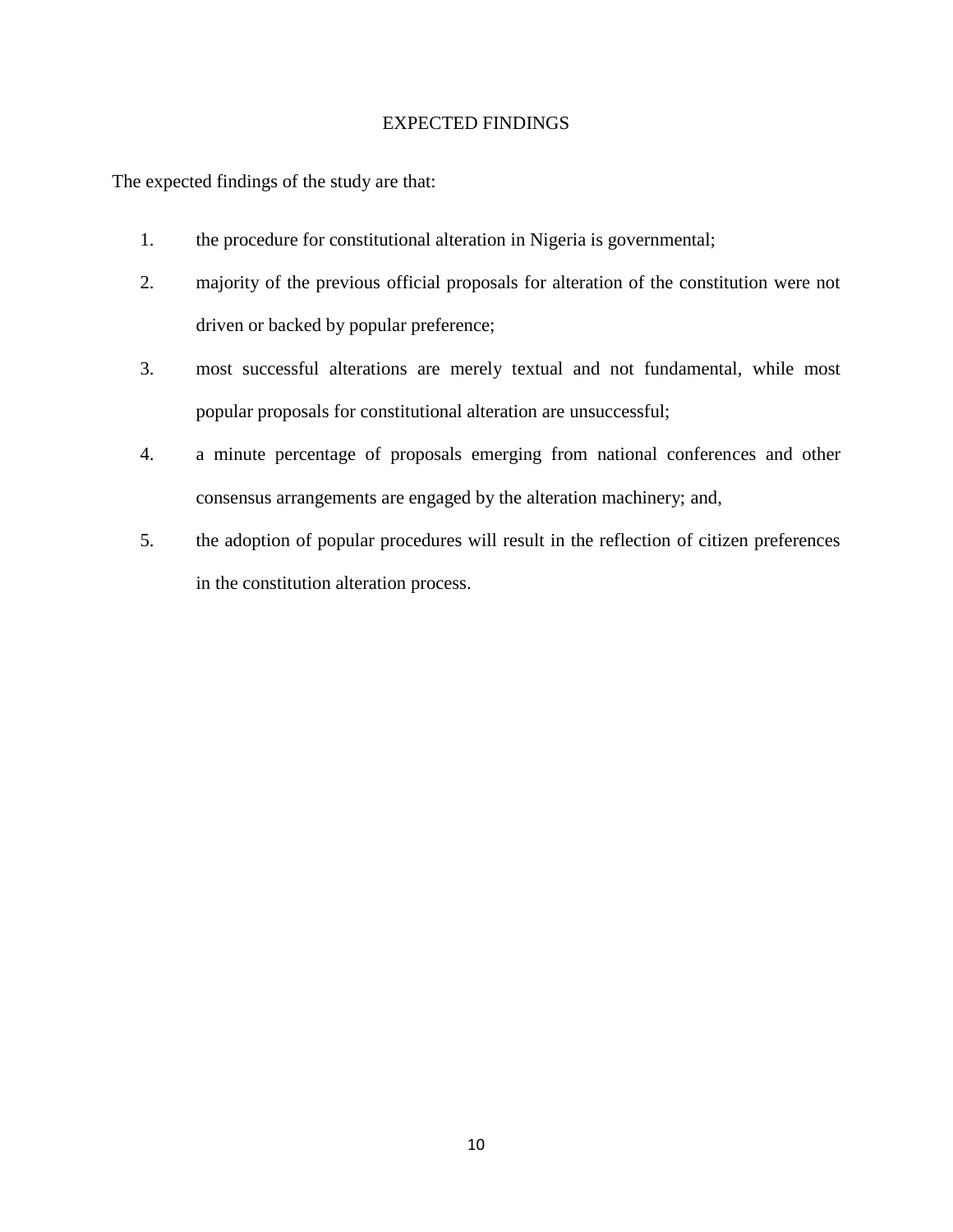### EXPECTED CONTRIBUTION TO KNOWLEDGE

The study expects to contribute to knowledge as follows:

- 1. the procedures for popular alteration of the constitution such as popular initiatives and referendums, if adopted will accommodate popular preferences.
- 2. the introduction of procedures for popular alteration of the constitution reflecting the aggregate of citizen preferences will enhance the legitimacy and longevity of the constitution.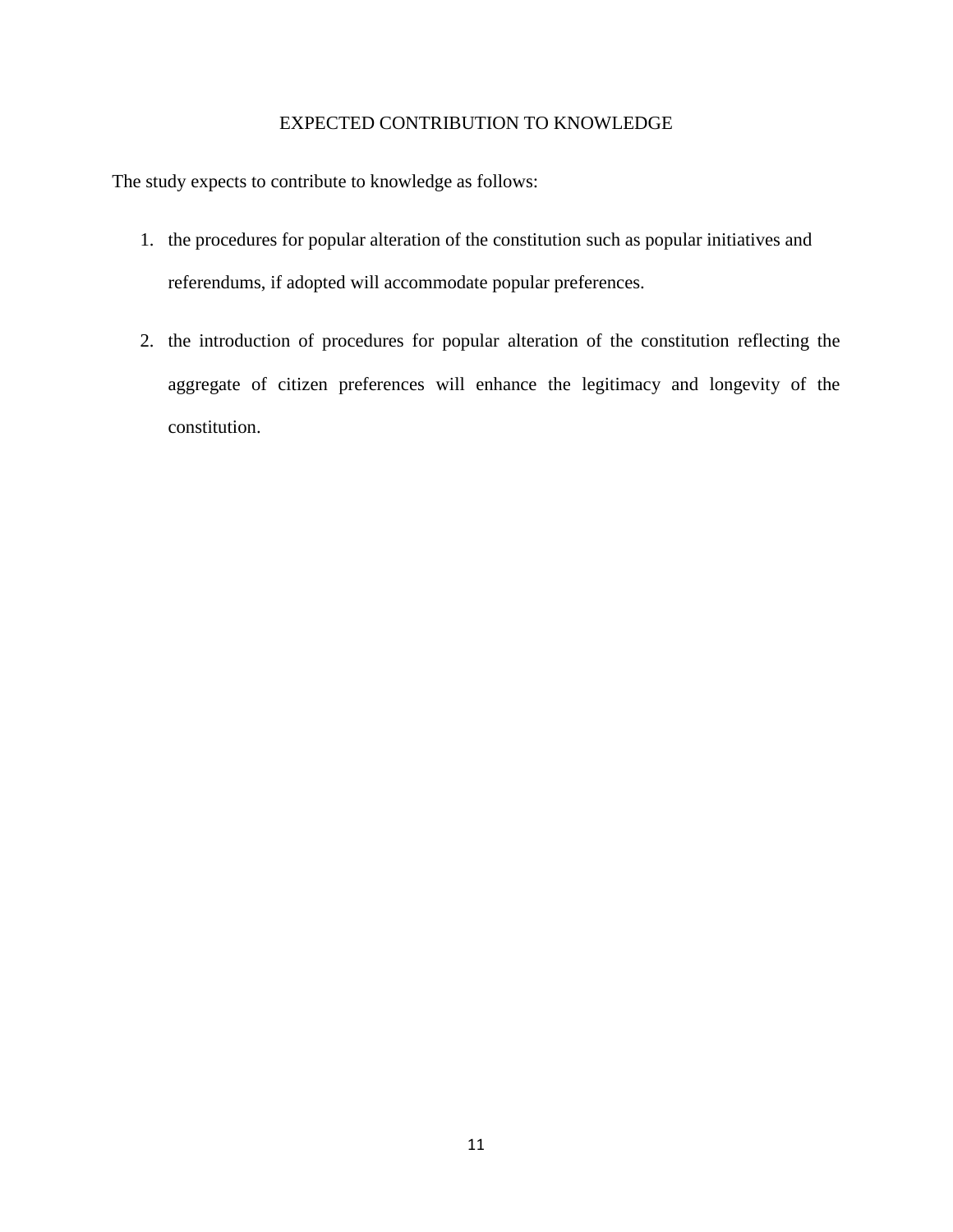### TENTATIVE THESIS OUTLINE

- 1. Chapter One
	- 1.1. Introduction
	- 1.2. Statement of Research Problem
	- 1.3. Aim of Research
	- 1.4. Research Questions
	- 1.5. Theoretical Framework for study
	- 1.6. Methodology
	- 1.7. Scope of Study
	- 1.8. Findings
	- 1.9. Expected Contribution to Knowledge
	- 1.10. Structure of Thesis

#### 2. Chapter Two: Literature Review

- 2.1. Democracy as a Background Theory
	- 2.1.1. Direct, Participatory, Deliberative Democracy
	- 2.1.2. Representative, Liberal Democracy
- 2.2. Popular Sovereignty
- 2.3. Constituent Power and Constituted Power
- 2.4. Constitution and Constitution Making
- 2.5. Constitutional Legitimacy
- 2.6. Theories of Constitutional Amendment
	- 2.6.1. Why Constitutional Amendment?
	- 2.6.2. Nature of the Power of Constitutional Amendment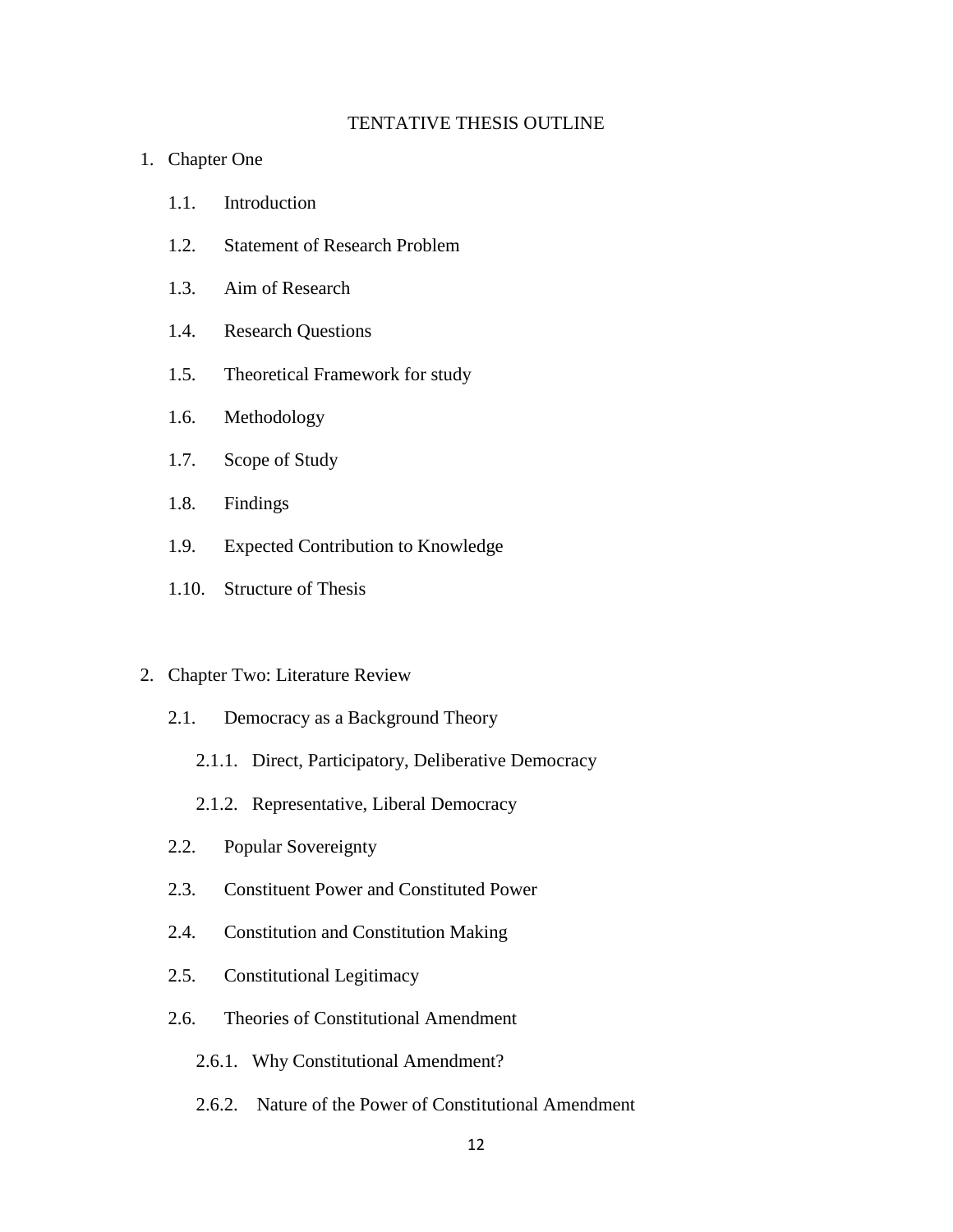- 2.6.3. Methods of Constitutional Amendment: Formal and Informal
- 2.6.4. Unconstitutional Constitutional Amendments
- 2.6.5. Extent of Constitutional Change: Amendments, Alterations or Dismemberments?
- 2.6.6. Failure of Amendment Rules and Constitutional Moments
- 2.7. Typologies of Constitutional Amendment
	- 2.7.1. Governmental Procedures
	- 2.7.2. Popular Procedures
- 2.8. Conceptual and Theoretical Framework for Study
- 3. Chapter Three: Amendment Procedure in the 1999 Constitution
	- 3.1. The Role of the National Assembly
	- 3.2. The Role of the State Houses of Assembly
	- 3.3. The Role of the President
	- 3.4. State Creation and Boundary Adjustment (Section 8)
	- 3.5. Eternity (Unalterable) Clauses
- 4. Chapter Four: Official Alteration Proposals since 1999
	- 4.1. Constitution Amendment Bill, 2005
	- 4.2. Constitution (First Alteration) Bill, 2010
	- 4.3. Constitution (Second Alteration) Bill, 2010
	- 4.4. Constitution (Third Alteration) Bill, 2011
	- 4.5. Constitution (Fourth Alteration) Bill, 2014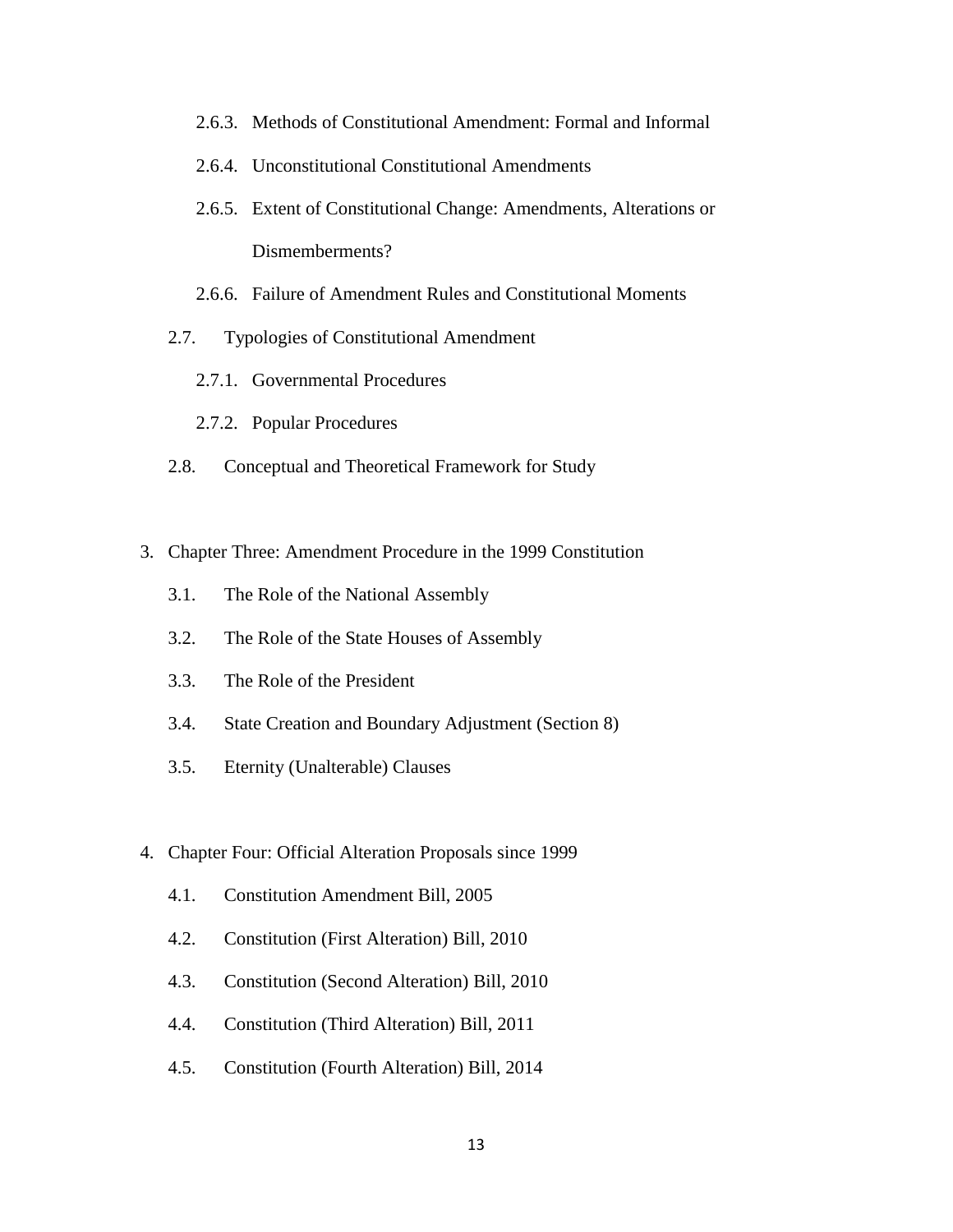- 4.6. Constitution (Fourth Alteration) Bill, 2017
- 5. Chapter Five: Popular Proposals for Constitutional Alteration since 1999
	- 5.1. National Political Reform Conference, 2005
	- 5.2. National Conference (Confab), 2014
	- 5.3. Calls for a Sovereign National Conference and Position of Ethnicities
	- 5.4. Other Popular Demands
- 6. Analysis of Data on Constitutional Alteration Proposals
	- 6.1. Analysis of Successful and Unsuccessful Proposals
	- 6.2. Analysis and Comparison of Official and Popular Proposals
	- 6.3. Discussion of Findings
	- 6.4. Alternative Policy Choices
- 7. Chapter Seven: Summary, Conclusion and Recommendations
	- 7.1. Summary & Research Findings
	- 7.2. Conclusion
	- 7.3. Recommendations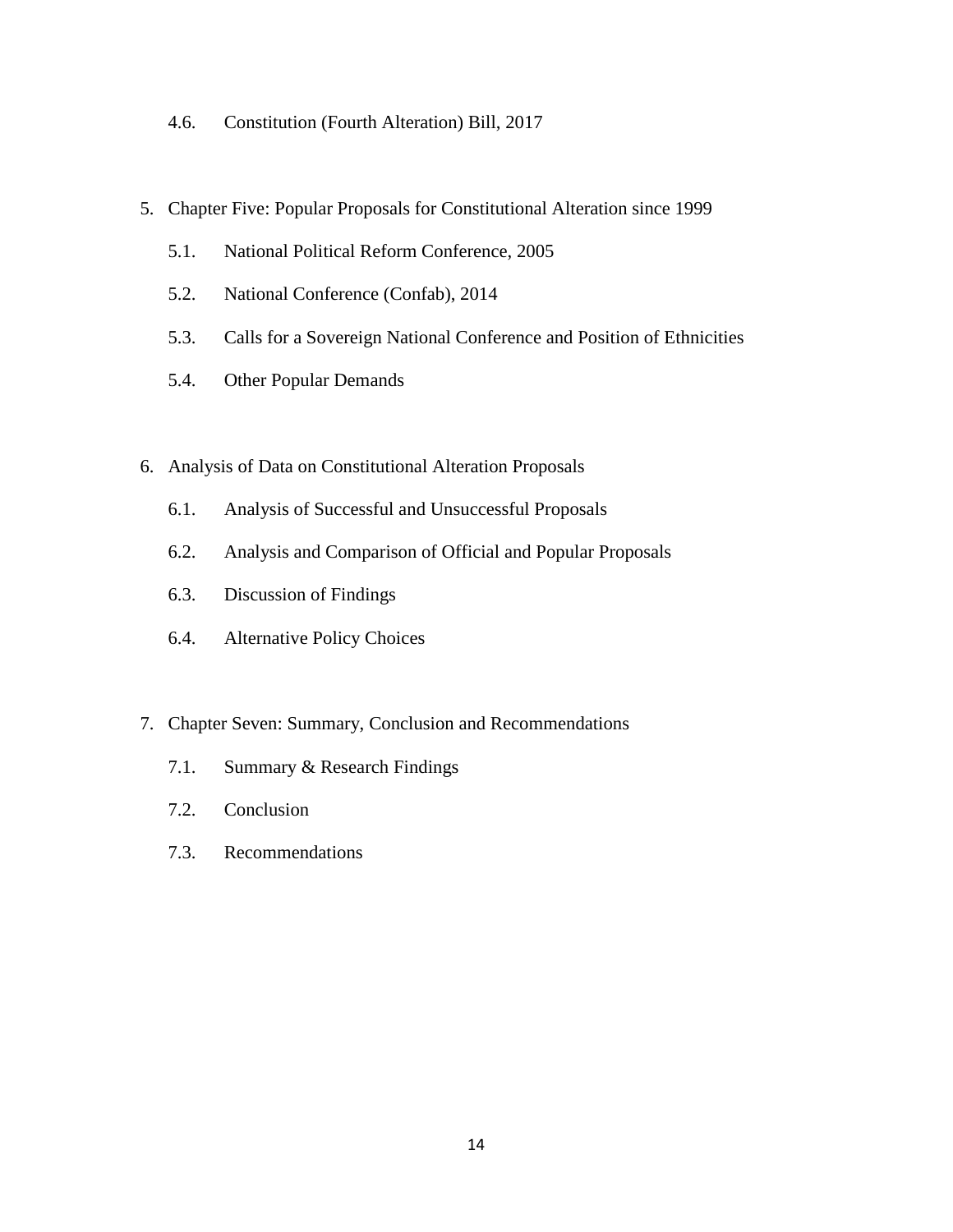#### **CONCLUSION**

Amendment or alteration processes are meant to preserve constitutions. However, this preservative role is only effective where popular views are reflected in constitutional change. The absence of this may result in the rejection of the constitution, and therefore its failure. It has also been said that he who holds the power to amend the constitution is the true sovereign. In line with the principle of popular sovereignty, there is therefore the need to review the process of constitutional alteration, to make it reflective of the foundational principles of the constitutional order. The issue of constitutional alteration is thus critical to the stability and survival of the constitution, and is therefore deserving of attention.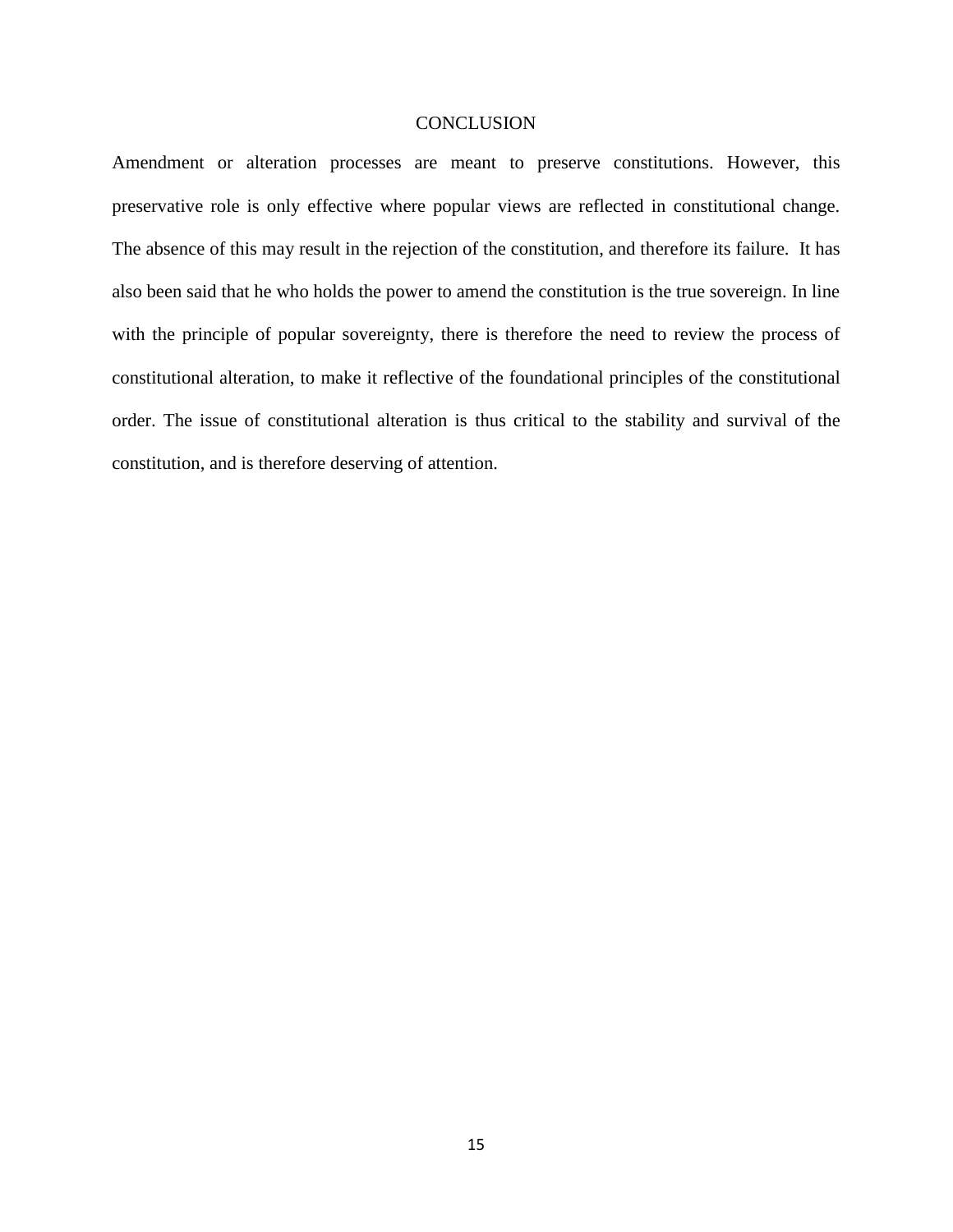#### **REFERENCES**

#### **Articles**

Arato A., 'Conventions, Constituent Assemblies, and Round Tables: Models, Principles and Elements of Democratic Constitution-Making' in *Global Constitutionalism*, (Cambridge University Press, 2012).

Barnett R., 'Constitutional Legitimacy' [2003] 103 *Columbia Law Review*, 111.

Blount J., et al, 'Does the Process of Constitutional Making Matter?' in Tom Ginsburg (ed.) *Comparative Constitutional Design* (Cambridge University Press, 2012) 31.

Bulmer E., 'Direct Democracy: International IDEA Constitution-Building Primer 3,' in *International Institute for Democracy and Electoral Assistance* (2<sup>nd</sup> ed.) (International IDEA, 2017). 1.

Chukwuemeka E. O., 'Democracy and democratic experiment- The Nigerian experience; A Historical Analysis' [2015] 1(4) *International Journal of Applied Research* 12-15

Dixon R. and Holden R., 'Constitutional Amendment Rules: The Denominator Problem' in Tom Ginsburg (ed.) *Comparative Constitutional Design* (Cambridge University Press, 2012) 195.

Elster J., 'Clearing and Strengthening the Channels of Constitution Making' in Tom Ginsburg (ed.) *Comparative Constitutional Design* (Cambridge University Press, 2012) 15.

Elster J., 'Legislatures as Constituent Assemblies' in Richard Bauman & Tsvi Kahana (eds.), *The Least Examined Branch: The Role of Legislatures in the Constitutional State* (Cambridge University Press, 2006) 181.

Fallon R., 'Legitimacy and the Constitution' [2005] 118 *Harvard Law Review* 1787.

Ginsburg T. and others, 'The Citizen as Founder: Public Participation in Constitutional Approval' [2008] 81 *Temple Law Review* 361.

Kyriazis N. et al., 'Democracy and Social Contract in Ancient Athens' [2012] 6(11) *International Journal of Humanities and Social Sciences* 3086.

Loughlin M., 'On Constituent Power' in Dowdle, and others (eds.), *Constitutionalism Beyond Liberalism* (Cambridge University Press, 2017) 1.

Meyer M., 'International Consensus: Essential Elements of Democracy' [2011] *Democracy Reporting International* 1.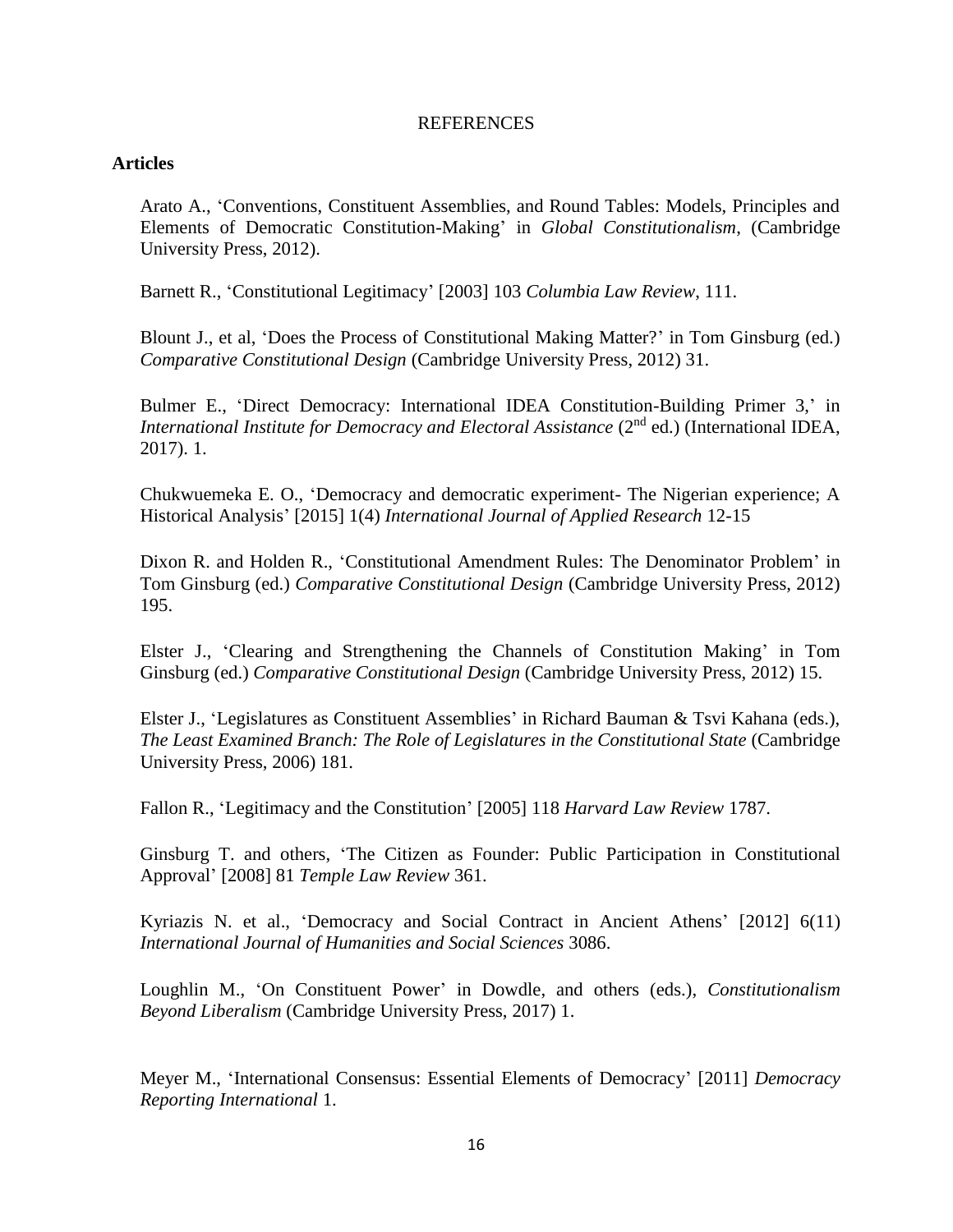Papadopoulos Y., 'How does direct democracy matter? The Impact of Referendum Votes on Politics and Policy‐Making' [2007] *West European Politics* 24.

Roznai Y., 'We the People, Oui the People and the Collective Body: Perceptions of Constituent Power' in Gary Jacobson and Miguel Schor (eds.) *Comparative Constitutional Theory* (Edward Elgar Publishing, 2018) 295.

Schiller T., 'Origins of Direct Democracy–Conflict, Independence, Democratic Transformation' [2013] IX *Iustum Aequum Salutare* 11–25.

Thornhill C. 'Contemporary Constitutionalism and the Dialectic of Constituent Power' in *Global Constitutionalism* (Cambridge University Press, 2012)

Trechsel A. H. & Sciarini P., 'Direct Democracy in Switzerland: Do Elites Matter?' [1998] *European Journal of Political Research 99.*

Vermeule A., 'Constitutional Amendments and the Constitutional Common Law' in Richard Bauman & Tsvi Kahana (eds.), *The Least Examined Branch: The Role of Legislatures in the Constitutional State* (Cambridge University Press, 2006) 229.

Wike R. et al*., '*Globally, Broad Support for Representative and Direct Democracy' [2017] *Pew Research Center,* 1.

### **Books**

Ackerman B., *The Failure of the Founding Fathers*, (First Harvard University Press, 2007).

Ackerman B., *We the People 3: The Civil Rights Revolution*, (Belknap Press of Harvard University Press, 2014).

Barber B., *Strong Democracy: Participatory Politics for a New Age*, (University of California Press, 1984).

Dahl R., *A Preface to Democratic Theory* (Chicago University Press, 1956).

IDEA, *Direct Democracy: The International IDEA Handbook*, (International Institute for Democratic and Electoral Assistance, 2008) 1.

Roznai Y., *Unconstitutional Constitutional Amendments: The Limits of Amendment Powers* (Oxford University Press, 2017).

Schumpeter J., *Capitalism, Socialism and Democracy*, (Harper and Row, 1956)